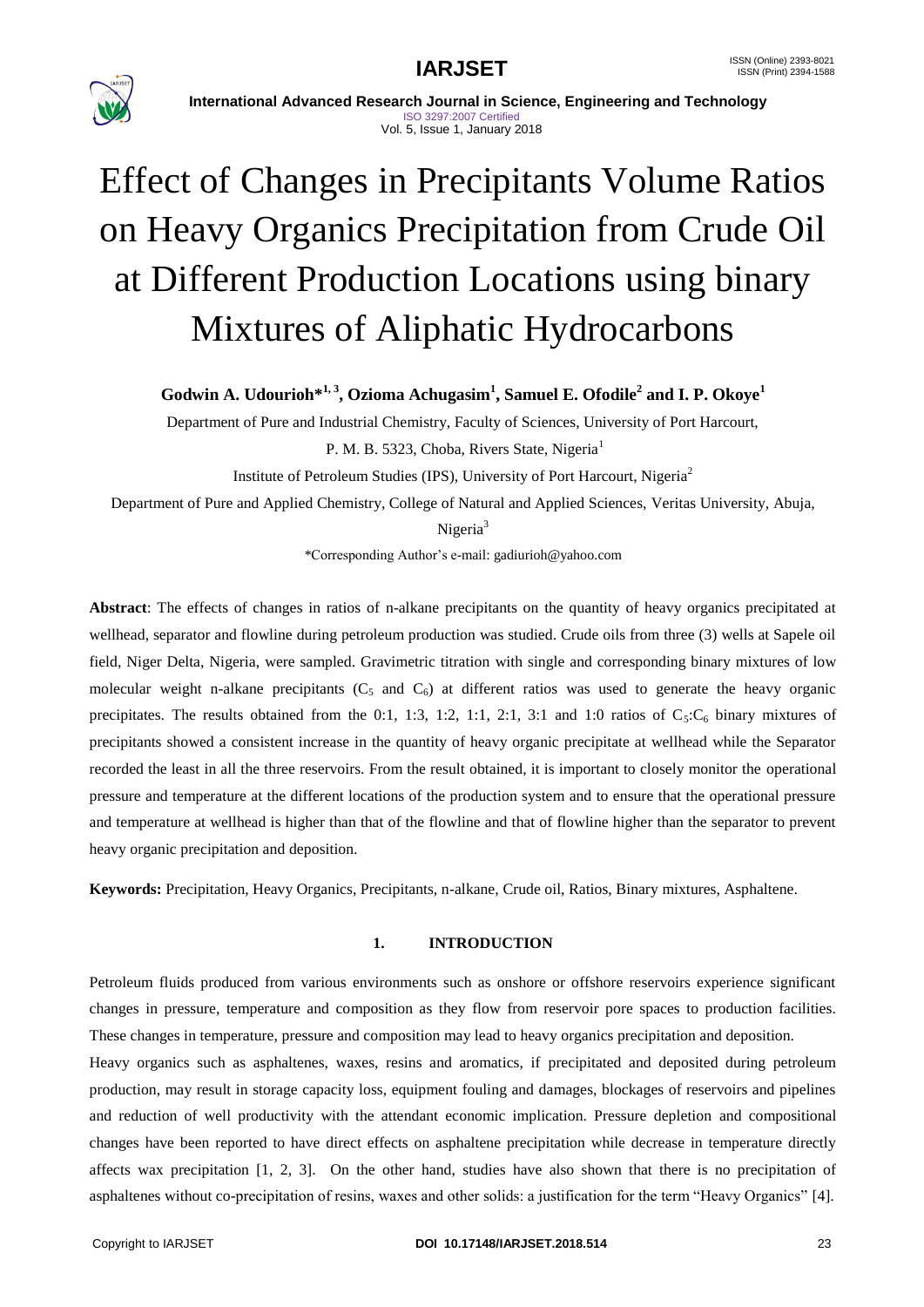

ISO 3297:2007 Certified Vol. 5, Issue 1, January 2018

Change in the composition of the medium in which the amphiphiles or basic building blocks of asphaltene and other heavy organics precipitate is a major factor that induces precipitation and deposition of heavy organics [5, 6].

The study of asphaltene precipitation upon addition of *n-*alkane solvents to stock-tank oils has often been used in the understanding of the precipitation phenomena. Addition of paraffinic compounds shifts the solubility of asphaltenes in the bulk oil because its solvent power affects interactions among asphaltenes and resins. If the paraffinic compounds are good solvents for resins but not for asphaltenes, as the volume of diluents increases both the interaction between resins and asphaltenes and the capacity of the former to stabilize the asphaltene molecules as small aggregates becomes weak, causing asphaltenes to precipitate [7].

Furthermore, since interactions such as obstruction to movement or retardation between the n-alkane solvents molecules and the large heavy organic units will be small due to the difference in size and molecular weight, shielding effect of the polar units of the aromatics and resins is reduced [6].

The recent work by Iroegbu et al. [8] established the fact that n-alkane volume ratios do affect the amount of heavy organics (HOs) precipitated at any given combination and total volume of the precipitant mixtures, and that the susceptibility of crude oil to precipitate heavy organics in significant quantity, capable of creating a problem in the field will be a function of the volume ratio of the individual n-alkane present in the crude oil. However, reported studies did not extend to crude oils sampled from various locations of the production line.

In this work, the effect of changes in the volume ratios of n-pentane and n-hexane precipitant binary mixtures on the quantity of heavy organics precipitated at wellhead (WH), Flowline (FL) and separator (SR) from three (3) different wells during petroleum production was studied.

### **II. MATERIALS AND METHOD**

The materials used for this work were: Crude oil samples, n-pentane, n-hexane, analytical balance (AB54 meter with accuracy of 0.0001g), Mechanical shaker (staurt flask shaker), Vacuum pump and vacuum filtration unit (leyboldheraeus pump), Digital density analyser (ASTM D4052), Automated cloud point tester (ASTM D2500), Oven, heating mantle, thermometer (360˚C range), water bath, separating funnel, membrane filter (0.45µm pore size; 47mm diameter as specified by ASTM), stop clock, glass wares and Atmospheric distillation unit.

### *Sample Collection and Preparation*

The crude oil samples were collected at the wellhead, separator and flowline of three different oil wells in Sapele oil field, Niger Delta, Nigeria. The oil samples were separated from the associated water, put into sample bottles and stored in a refrigerator for further analysis.

### *Crude oil Assay*

Some physical properties of the crude oil samples were measured. The properties include: Kinematic viscosity, Density, Specific gravity and API gravity.

*Kinematic Viscosity:* is an important fluid property when analysing liquid behaviour and fluid motion near solid boundaries. It is the fluid resistance to flow. In this work, kinematic viscosity was determined based on ASTM D445 standard procedure. The density of the oil sample was noted using Aton Paar. The sample was poured into appropriate capillary tube. The Kinematic viscosity tester was turned on and the temperature set at 40˚C. The sample capillary tubes were inserted and allowed to stand for 15 minutes. The time taken for the oil to flow from line "a" to line "b" of the capillary was recorded. The kinematic viscosity was then calculated using the expression: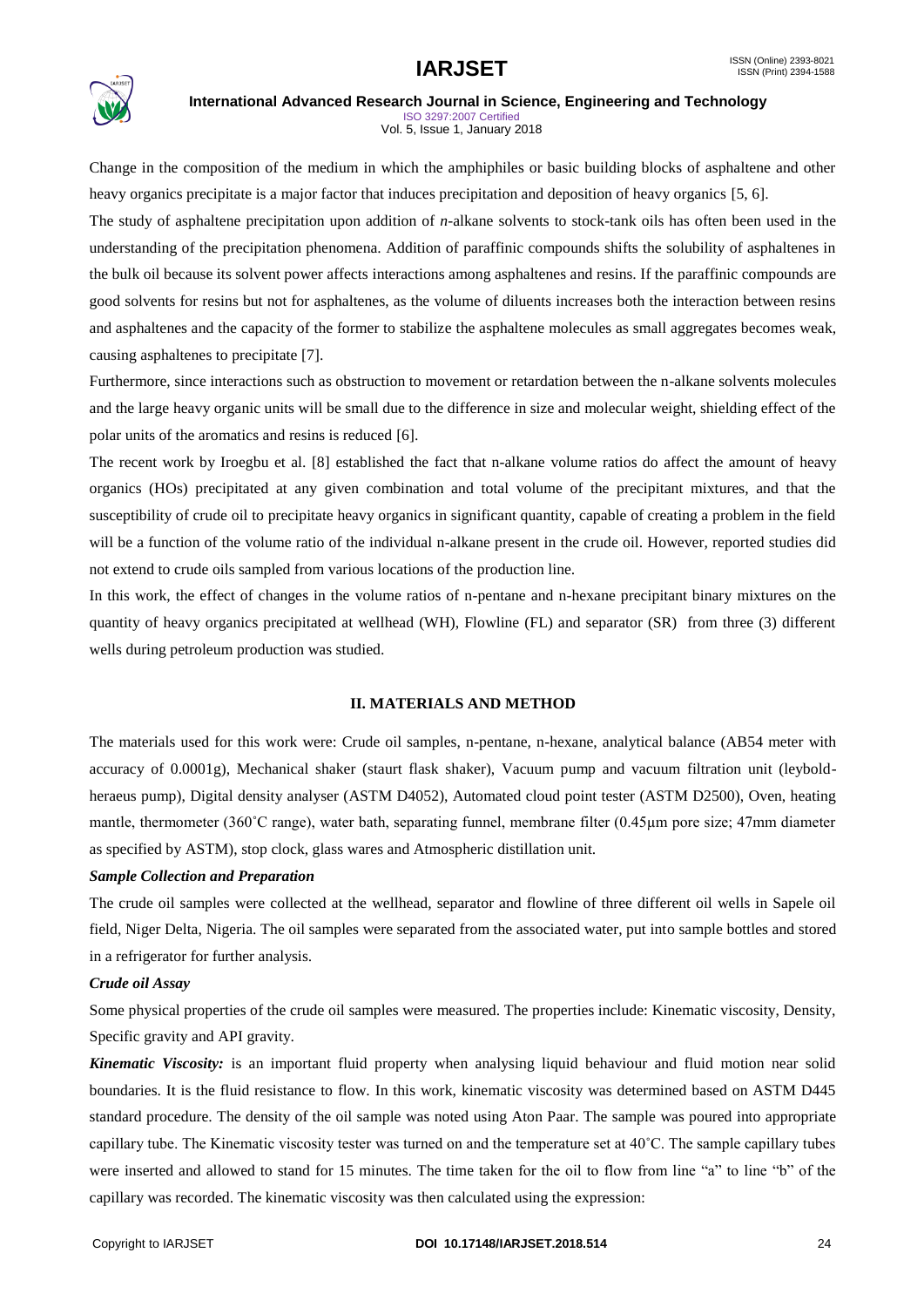

ISO 3297:2007 Certified Vol. 5, Issue 1, January 2018

Kinematic viscosity =  $\frac{Area\ of\ fluid\ flow}{Time\ time\ time}$  m<sup>2</sup>/s and expressed in centistokes. Time taken

Note:  $1.0 \text{m}^2/\text{s} = 10000 \text{stokes} = 1000000 \text{ centistokes}.$ 

*Density, Specific gravity and API gravity:* The oil density was determined using a digital density analyser designed in line with American Society for Testing and Material (**ASTM D4052**) specification. Approximately 2ml of the crude oil sample was introduced into an oscillating sample tube of the digital analyser and the change in the oscillating tube in conjunction with calibration data was used to determine the density, specific gravity and API gravity.

### *Distillation of the crude oil Samples*

The crude oil samples were distilled using atmospheric distillation unit to get rid of the lighter fractions. The crude oil samples were heated up to 350°C atmospheric equivalent temperature (AET) and the residue left to cool and stored in air tight flasks for subsequent analysis.

### *Heavy Organic Precipitation*

The precipitation of heavy organics from the crude oil samples was carried out by gravimetric titration experiments similar to those implemented by Kokal et al. [9] and Buenrostro-Gonzalez et al. [1] and modified ASTM/IP methods. 0:1,1:3, 1:2, 1:1, 2:1, 3:1 and 1:0 (v/v) ratios of n-pentane vs n-hexane (C $\zeta$ ;C<sub>6</sub>) binary mixtures each at 30mls constant total volume was added to about 2g of oil each in an appropriate flask. The mixtures were shaken for 30mins using mechanical shaker and allowed to stand for 48hrs. After which the solution of the n-alkanes and deasphalted oil was filtered using a vacuum pump system with a 0.45μm membrane filter fitted in a Buchner funnel/Buchner flask and connected to the vacuum pump. The flask was rinsed with small volumes of the corresponding binary mixtures of nalkane solvents and poured on the membrane filter to eliminate the residual oil. The membrane filter with the precipitated material was dried in a vacuum oven at 0.1 bar (gauge pressure) and 333k over 2hrs and finally weighed to determine the heavy organic mass precipitate. The weight percent heavy organic precipitate was calculated using the expression:

*weight of HO precipitate*

\n
$$
x \frac{100}{1}
$$

\n*Weight of crude oil*

All procedures were repeated for wellhead, separator and flowline crude oil samples and for the three different oil wells.

### **III. RESULTS AND DISCUSSION**

The results of the physicochemical analysis of the crude oil samples are presented in Table I. The results show that the density of the crude oils obtained from Sapele well one (SAPW1), Sapele well two (SAPW2) and Sapele well three (SAPW3) wellhead (WH), separator (SR) and flowline (FL) ranges from 0.83 to 0.85g/cm<sup>3</sup> at 15<sup>°</sup>C. The specific gravity at 15.5˚C also ranges from 0.83 to 0.85. The American Petroleum Institute (API) gravity ranges from 35˚ to 39˚. This implies that the wellhead, separator and flowline oil samples from the three wells (SAPW1, SAPW2 and SAPW3) range from medium to light crude oils.

The kinematic viscosity of the crude oils at  $40^{\circ}$ C in centistoke (cst) ranges from 4.63 to 7.90. This shows that the crude oils have less resistance to flow.

### *Heavy Organic Precipitation*

The results of the experiments at 29˚C and atmospheric equivalent pressure are presented on tables 2, 3 and 4 and analysed graphically in figures 1, 2 and 3.

From the SAPW1 results presented in Table II and graphically analysed in figure 1, the 1:0, 3:1, 2:1, 1:1, 1:2, 1:3 and 0:1 ratios of  $C_5:C_6$  binary mixtures yielded 3.15%, 1.73%, 1.30%, 2.01%, 1.38%,1.25% and 1.16% precipitates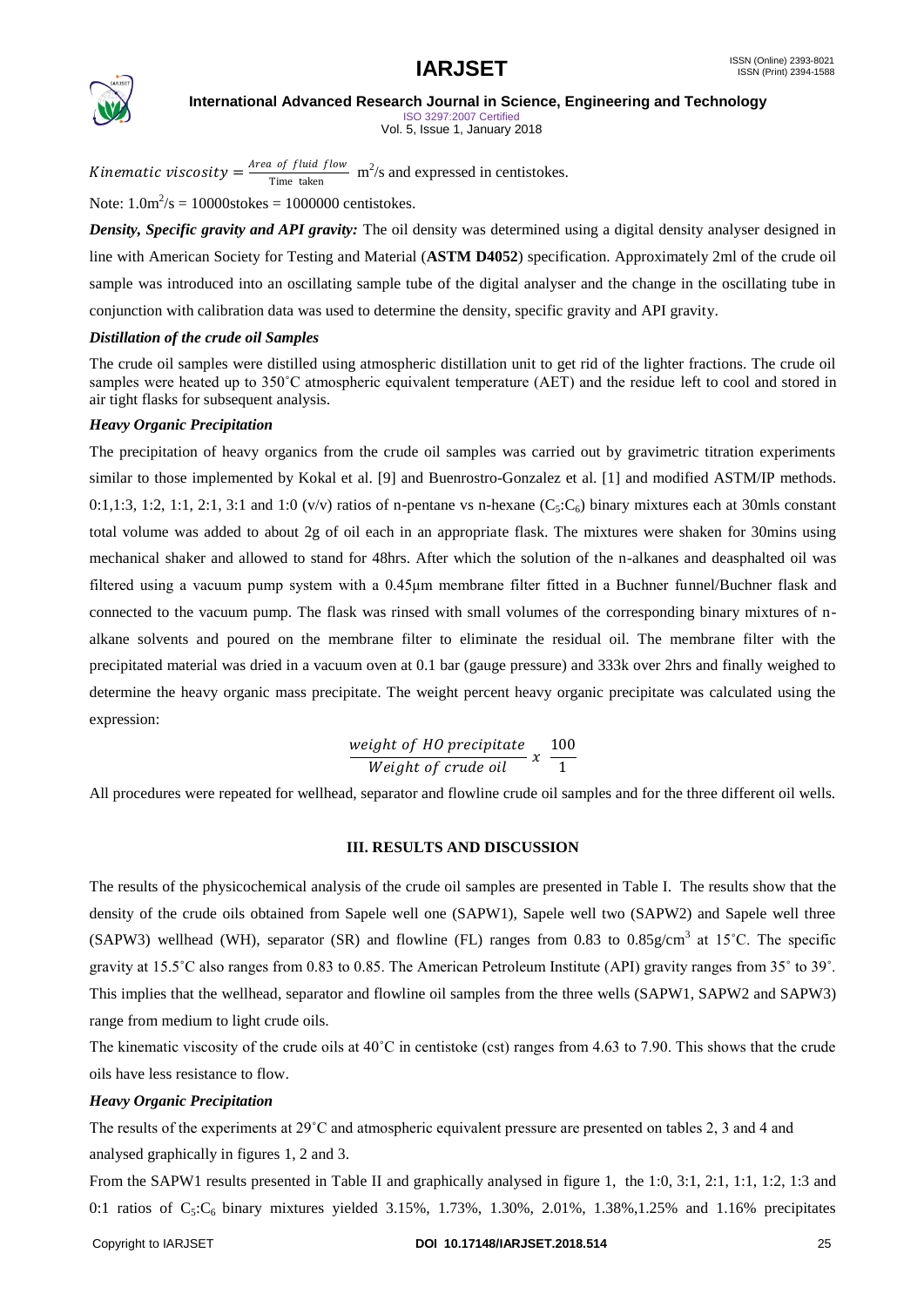

ISO 3297:2007 Certified Vol. 5, Issue 1, January 2018

respectively at the wellhead (WH); 2.53%, 1.29%, 1.19%, 1.81%, 1.21%, 1.06% and 0.94% precipitates respectively at the flowline (FL), then 2.06%, 1.15%, 0.92%, 1.43%, 0.90%, 0.78% and 0.72% precipitates respectively at the separator (SR).

The result shows that the highest precipitate at any location of the production system such as wellhead, flowline and separator is recorded with 1:0 ratios which are 100% lower carbon number of the mixtures. As the higher carbon number was added to the mixture the quantity of precipitate started to decrease down to a minimum at 2:1 ratio with a subsequent increase to a maximum at 1:1 ratio. Further addition of the higher carbon number again reduces the precipitate to another minimum at 1:2 ratio of  $C_5$ : $C_6$  binary mixture and finally to the least precipitate at 0:1 ratio which is the 100% higher carbon number. This observation is in line with previous reports that precipitation of heavy organics using binary mixtures of n-alkane is a three-stage phase transition: solid-liquid phase transition, liquid-solid phase transition or colloidal formation and eventual collapse of the resulting colloids or solid-liquid phase transition [10, 11]. The phase transitions are not in any way affected by the different locations of the production system.

The result as shown in figure 1 indicates that the wellhead (WH) recorded the highest precipitates irrespective of the ratios used followed by the flowline and the separator. At 1:0 ratio of  $C_5:C_6$  binary mixture, the wellhead produced 3.15% precipitates while the flowline and separator yielded 2.53% and 2.06% respectively. At the minima, 2:1 ratios, the wellhead yielded 1.30% precipitates while the flowline and separator produced 1.19% and 0.92% respectively. Again at the maxima, 1:1 ratios, the wellhead produced 2.01% precipitates while the flowline and separator recorded 1.81% and 1.43% respectively. Similar trends were also observed in SAPW2 and SAPW3 as shown in figures 2 and 3.

The continuous injection of production chemicals and gases such as carbon (iv) oxide  $(CO<sub>2</sub>)$  may be responsible for the high heavy organics (HOs) precipitates recorded at the wellhead. According to Yen and Chilingarian [12], asphaltene precipitation increases as the volume of  $CO_2$  available to the crude oil increases during later stages of  $CO_2$  injection or stimulation. The most noticeable primary locations of asphaltene precipitation and deposition effect are the wellhead, wellbore and pump regions.

Although,  $CO<sub>2</sub>$  is known in destabilizing asphaltene equilibria by lowering pH, changing oil composition, creating turbulence and formation of emulsions in presence of an asphaltic crude, every  $CO<sub>2</sub>$  flood operation is also responsible for some degree of asphaltene precipitation and deposition [12].

Furthermore, pressure drop as the crude oil is forced through the wellbore may equally contribute to the high heavy organics (HOs) precipitate at the wellhead. Pressure drop is one of the important factors that influence heavy organics or solid precipitation and deposition. The effect of pressure is most intense when the crude oil is rich in light ends and occurs just above the burble point. Depending on the location of pressure drops, asphaltene precipitation and deposition may occur in different parts of the reservoir such as wellhead, flowline as well as wellbore [12].

### **IV. CONCLUSION**

The significant findings from this study are as follows: (a) the wellhead has the highest heavy organic precipitation tendency, followed by the flowline and the separator irrespective of the ratios of n-alkane precipitants binary mixtures (b) the location of the production system does not change the existing fact that HOs precipitation using binary mixtures of n-alkane is a three-stage phase transition process. The reservoirs under study should be produced at high wellhead pressure to alleviate heavy organic precipitation problems.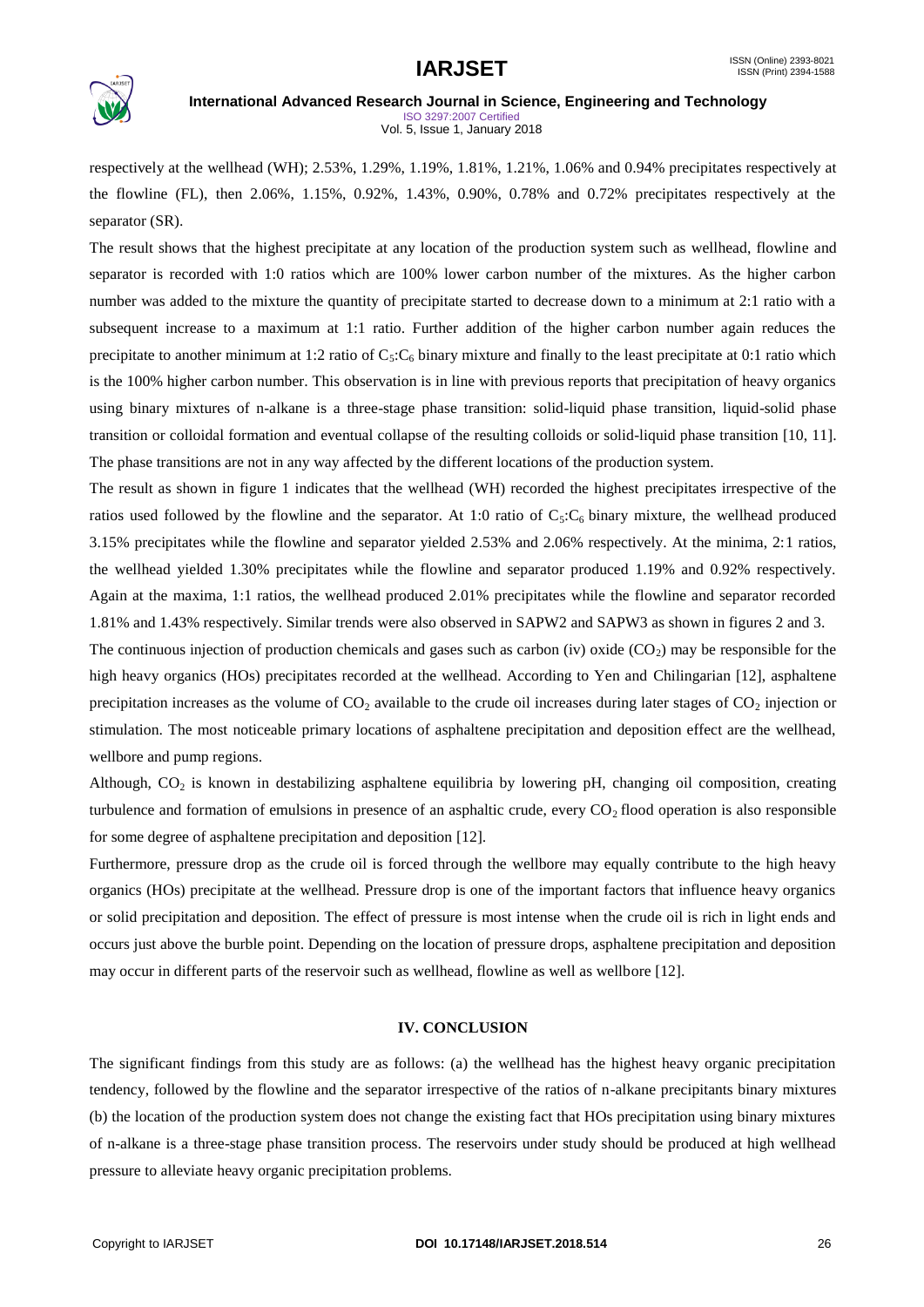

ISO 3297:2007 Certified Vol. 5, Issue 1, January 2018

## **TABLE I**

Crude oil Samples Assay

| <b>Analysis</b>                        | <b>SAPW1</b> |           |        |        | SAPW <sub>2</sub> |        | <b>SAPW3</b> |           |        |
|----------------------------------------|--------------|-----------|--------|--------|-------------------|--------|--------------|-----------|--------|
|                                        | WH           | <b>SR</b> | FL     | WН     | <b>SR</b>         | FL     | WH           | <b>SR</b> | FL     |
| Density $(g/cm^3)$ @<br>$15^{\circ}$ C | 0.8496       | 0.8463    | 0.8480 | 0.8396 | 0.8301            | 0.8371 | 0.8443       | 0.8431    | 0.8440 |
| Specific gravity @<br>$15.5^{\circ}$ C | 0.8494       | 0.8467    | 0.8474 | 0.8391 | 0.8297            | 0.8371 | 0.8442       | 0.8420    | 0.8437 |
| API gravity                            | 35.09        | 35.62     | 35.48  | 37.14  | 39.05             | 37.53  | 36.11        | 36.56     | 36.21  |
| Kinematic Viscosity<br>$(cst)$ @ 40°C  | 7.83         | 7.90      | 7.81   | 5.75   | 4.63              | 5.71   | 6.56         | 6.45      | 6.58   |

### **TABLE II**

Heavy organics (HO) precipitated from Wellhead (WH), Separator (SR) and Flowline (FL) crude oil samples of **SAPW1** by changes in ratios of **n-C5:C<sup>6</sup>** binary mixtures.

|                |                                |                              |                   | <b>SAPW1</b> wellhead<br>(WH) | <b>SAPW1 Separator</b><br>(SR) |                  |            | <b>SAPW1 Flowline</b><br>(FL) |                           |                            |
|----------------|--------------------------------|------------------------------|-------------------|-------------------------------|--------------------------------|------------------|------------|-------------------------------|---------------------------|----------------------------|
| Test<br>S/N    | <b>Ratios</b><br>$C_5$ : $C_6$ | $v/v$ ratio<br>$C_5$ : $C_6$ | Wt.of<br>crude(g) | Wt. of HO<br>ppt. $(g)$       | $Wt.$ % HO<br>ppt. $(\%)$      | Wt.<br>HO<br>(g) | of<br>ppt. | $Wt.$ %<br>HO<br>ppt.<br>(% ) | Wt.<br>ofHO<br>ppt. $(g)$ | $Wt.$ %<br>HO ppt.<br>(% ) |
| 1              | 0:1                            | 0:30                         | 2.00              | 0.0232                        | 1.16                           | 0.0144           |            | 0.72                          | 0.0188                    | 0.94                       |
| $\overline{2}$ | 1:3                            | 7.5:22.5                     | 2.00              | 0.0250                        | 1.25                           | 0.0156           |            | 0.78                          | 0.0212                    | 1.06                       |
| 3              | 1:2                            | 10:20                        | 2.00              | 0.0276                        | 1.38                           | 0.0180           |            | 0.90                          | 0.0242                    | 1.21                       |
| $\overline{4}$ | 1:1                            | 15:15                        | 2.00              | 0.0402                        | 2.01                           | 0.0286           |            | 1.43                          | 0.0362                    | 1.81                       |
| 5              | 2:1                            | 20:10                        | 2.00              | 0.0260                        | 1.30                           | 0.0184           |            | 0.92                          | 0.0238                    | 1.19                       |
| 6              | 3:1                            | 22.5:7.5                     | 2.00              | 0.0346                        | 1.73                           | 0.0230           |            | 1.15                          | 0.0258                    | 1.29                       |
| 7              | 1:0                            | 30:0                         | 2.00              | 0.0630                        | 3.15                           | 0.0412           |            | 2.06                          | 0.0506                    | 2.53                       |

**TABLE III**

Heavy organics (HO) precipitated from Wellhead (WH), Separator (SR) and Flowline (FL) crude oil samples of **SAPW2** by changes in ratios of **n-C5:C<sup>6</sup>** binary mixtures.

|                |                                |                              | <b>SAPW2</b> wellhead<br>(WH) |                         |                        | <b>SAPW2 Separator</b><br>(SR) | <b>SAPW2 Flowline</b><br>(FL) |                        |                            |
|----------------|--------------------------------|------------------------------|-------------------------------|-------------------------|------------------------|--------------------------------|-------------------------------|------------------------|----------------------------|
| Test<br>S/N    | <b>Ratios</b><br>$C_5$ : $C_6$ | $v/v$ ratio<br>$C_5$ : $C_6$ | Wt. of<br>crude(g)            | Wt. of HO<br>ppt. $(g)$ | Wt.% HO<br>ppt. $(\%)$ | Wt. of<br>HO ppt.<br>(g)       | $Wt.$ %<br>HO ppt.<br>(% )    | Wt.<br>ofHO<br>ppt.(g) | $Wt.$ %<br>HO ppt.<br>(% ) |
| 1              | 0:1                            | 0:30                         | 2.00                          | 0.0178                  | 0.89                   | 0.0101                         | 0.51                          | 0.0166                 | 0.83                       |
| $\overline{2}$ | 1:3                            | 7.5:22.5                     | 2.00                          | 0.0186                  | 0.93                   | 0.0116                         | 0.58                          | 0.0175                 | 0.88                       |
| 3              | 1:2                            | 10:20                        | 2.00                          | 0.0229                  | 1.15                   | 0.0120                         | 0.60                          | 0.0211                 | 1.06                       |
| 4              | 1:1                            | 15:15                        | 2.00                          | 0.0346                  | 1.73                   | 0.0190                         | 0.95                          | 0.0288                 | 1.44                       |
| 5              | 2:1                            | 20:10                        | 2.00                          | 0.0232                  | 1.16                   | 0.0125                         | 0.63                          | 0.0213                 | 1.07                       |
| 6              | 3:1                            | 22.5:7.5                     | 2.00                          | 0.0296                  | 1.48                   | 0.0139                         | 0.70                          | 0.0262                 | 1.31                       |
| 7              | 1:0                            | 30:0                         | 2.00                          | 0.0439                  | 2.20                   | 0.0239                         | 1.20                          | 0.0316                 | 1.58                       |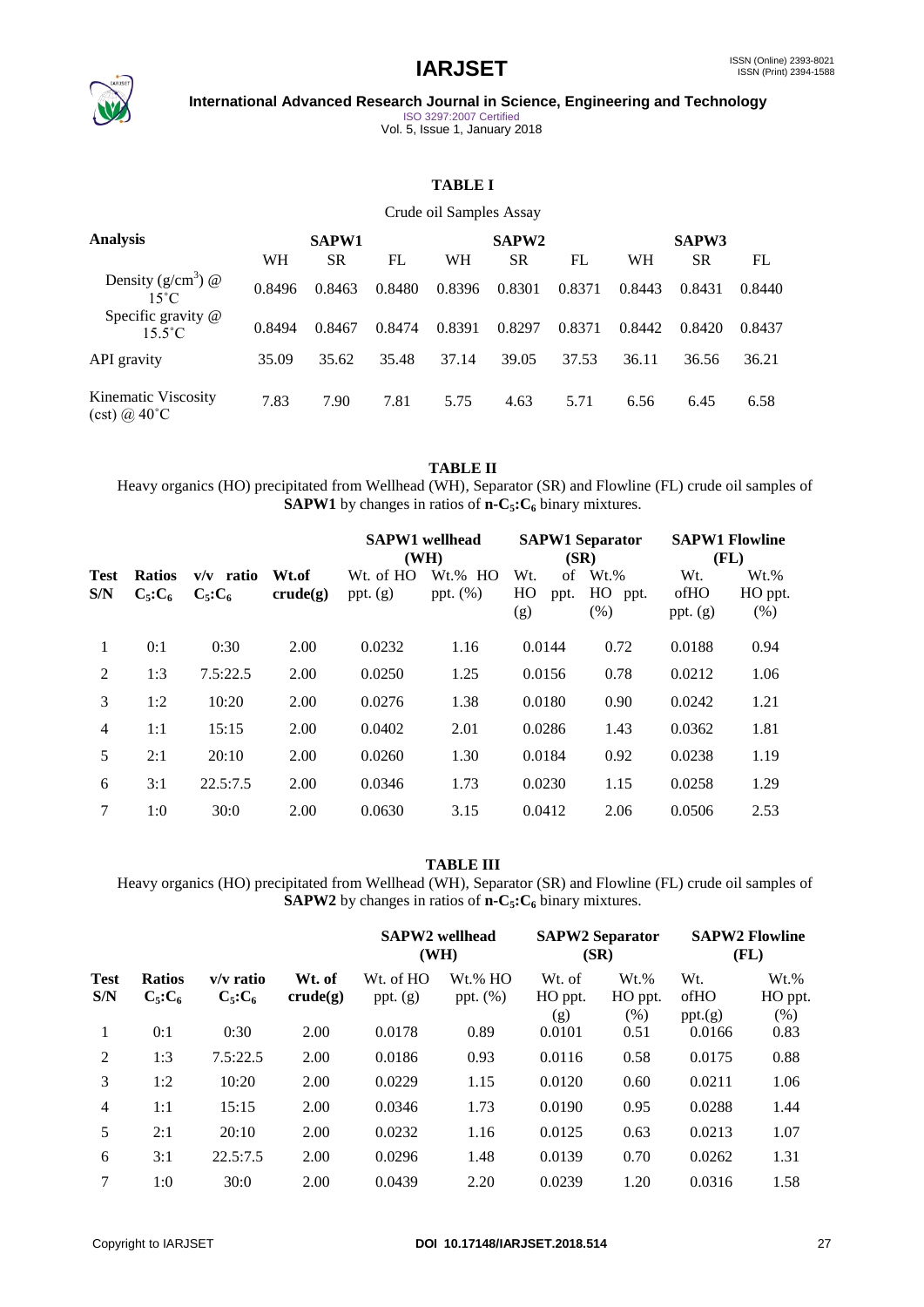

ISO 3297:2007 Certified

Vol. 5, Issue 1, January 2018

### **TABLE IV**

Heavy organics (HO) precipitated from Wellhead (WH), Separator (SR) and Flowline (FL) crude oil samples of **SAPW3** by changes in ratios of **n-C5:C<sup>6</sup>** binary mixtures.

| Test<br><b>Ratios</b><br>$C_5$ : $C_6$<br>S/N |     |                            | <b>SAPW3</b> wellhead (WH) |                         | <b>SAPW3 Separator</b><br>(SR) |                          | <b>SAPW3 Flowline</b><br>(FL) |                        |                        |
|-----------------------------------------------|-----|----------------------------|----------------------------|-------------------------|--------------------------------|--------------------------|-------------------------------|------------------------|------------------------|
|                                               |     | v/v ratio<br>$C_5$ : $C_6$ | Wt. of<br>crude(g)         | Wt. of HO<br>ppt. $(g)$ | $Wt.$ % HO<br>ppt. $(\%)$      | Wt. of<br>HO ppt.<br>(g) | $Wt.$ %<br>HO ppt.<br>$(\%)$  | Wt. ofHO<br>ppt. $(g)$ | Wt.% HO<br>ppt. $(\%)$ |
| 1                                             | 0:1 | 0:30                       | 2.00                       | 0.0158                  | 0.79                           | 0.0106                   | 0.53                          | 0.0130                 | 0.65                   |
| 2                                             | 1:3 | 7.5:22.5                   | 2.00                       | 0.0178                  | 0.89                           | 0.0108                   | 0.54                          | 0.0140                 | 0.70                   |
| 3                                             | 1:2 | 10:20                      | 2.00                       | 0.0246                  | 1.23                           | 0.0182                   | 0.91                          | 0.0220                 | 1.10                   |
| $\overline{4}$                                | 1:1 | 15:15                      | 2.00                       | 0.0396                  | 1.98                           | 0.0270                   | 1.35                          | 0.0350                 | 1.65                   |
| 5                                             | 2:1 | 20:10                      | 2.00                       | 0.0260                  | 1.30                           | 0.0218                   | 1.09                          | 0.0246                 | 1.23                   |
| 6                                             | 3:1 | 22.5:7.5                   | 2.00                       | 0.0370                  | 1.85                           | 0.0240                   | 1.20                          | 0.0318                 | 1.59                   |
| 7                                             | 1:0 | 30:0                       | 2.00                       | 0.0490                  | 2.45                           | 0.0416                   | 2.08                          | 0.0460                 | 2.30                   |

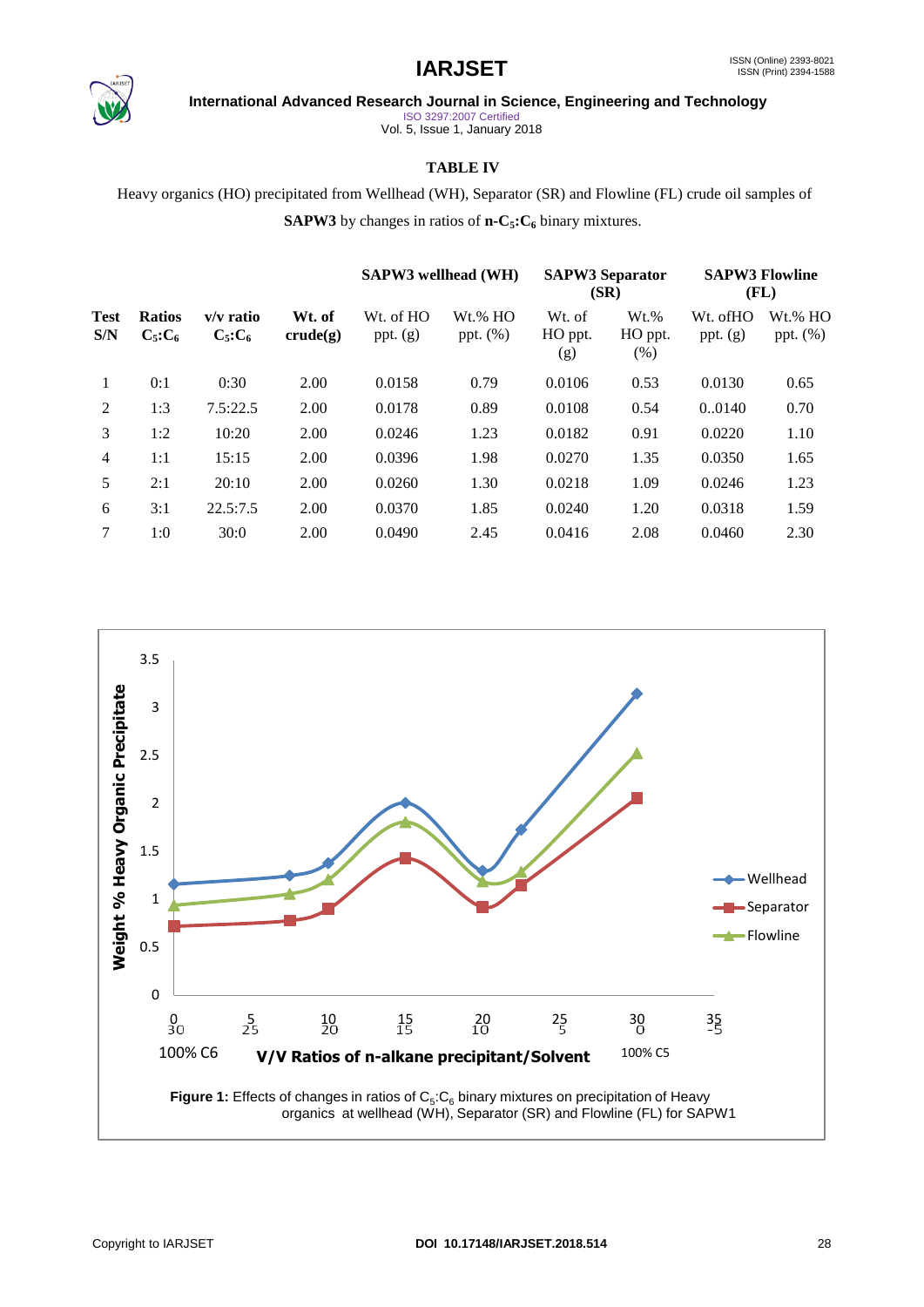### **IARJSET** ISSN (Online) 2393-8021 ISSN (Print) 2394-1588



 **International Advanced Research Journal in Science, Engineering and Technology** ISO 3297:2007 Certified

Vol. 5, Issue 1, January 2018